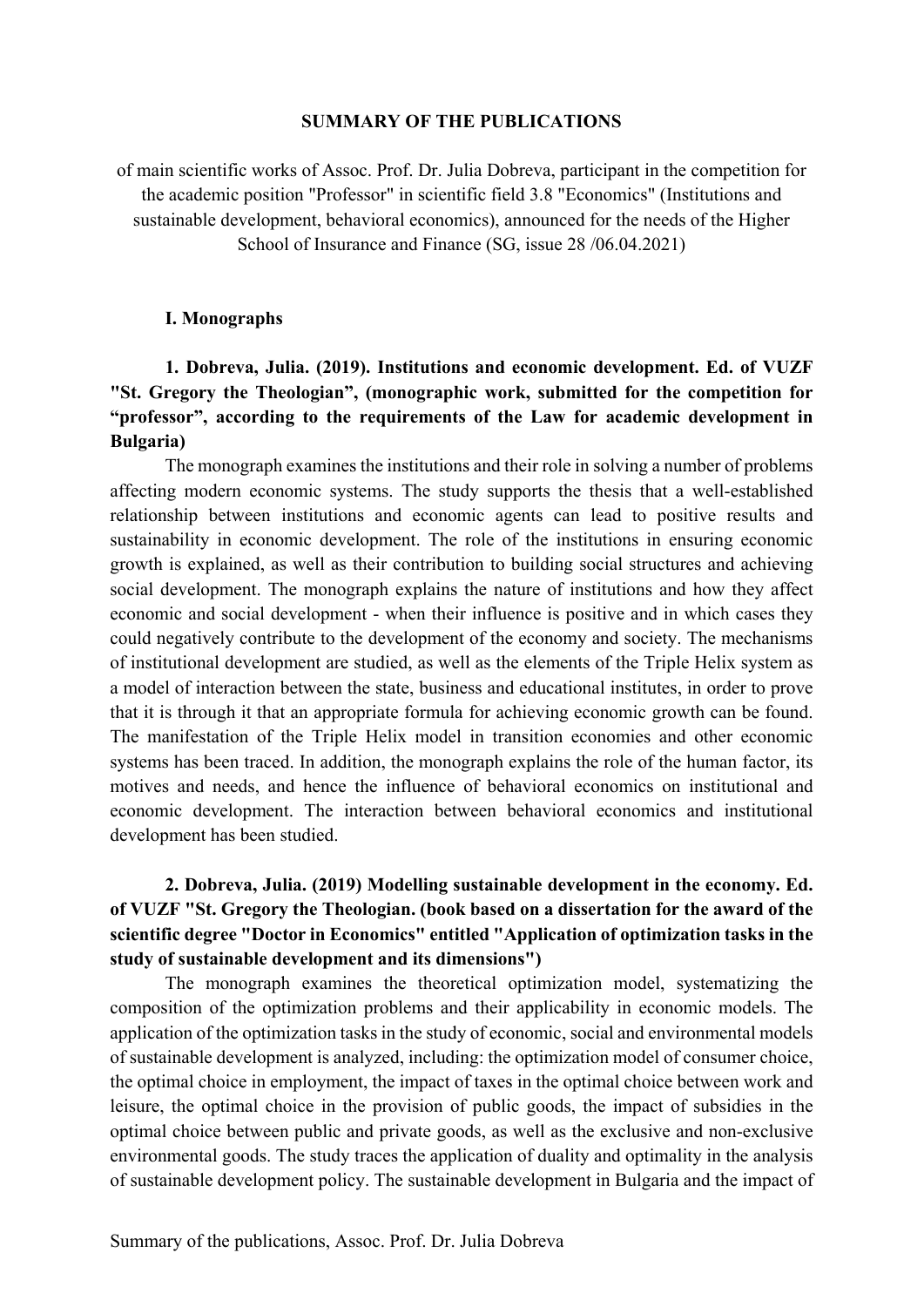the subsidies under the European funds through the three-dimensional optimization model are analyzed. The role of social entrepreneurship and innovation in achieving sustainable development is explained.

#### **ІІ. Textbooks**

### **1. Dobreva, Julia. (2018) Behavioral Economics. Ed. of VUZF "St. Gregory the Theologian".**

The first textbook in Bulgaria in the discipline. The textbook explains in detail the role and basic principles of behavioral economics, following the historical perspective. Basic concepts, models and approaches of behavioral economics are defined. Various case studies are presented to illustrate the theoretical models and basic concepts. Questions for self-preparation and consolidation of the study material, as well as self-assessment tests have been developed.

#### **III. Studios**

### **1. Dobreva, Julia. (2020) Factors for sustainable economic development of modern economies. Ed. of VUZF "St. Gregory the Theologian". Yearbook of the Higher School of Insurance and Finance. (in print)**

 The study identifies and analyzes the main factors that have a significant impact on sustainable economic development in modern conditions. The ten main factors of development, which contribute to the economic progress of modern economies and could be used in the preparation of successful management policies for sustainable development, are presented and discussed in detail. It has been proven that the economic development of both developed and developing countries is highly dependent on a set of factors that with their synergistic impact affect their direction of development. The study examines the economic determinants of development, which include *physical capital, natural resources, agricultural and industrial production in a circular economy, trade, economic system*. At the next stage, the socio-economic determinants of development are studied, which include *human capital, education and innovation, healthcare, political freedom, and the level of corruption*. An additional factor is highlighted, namely *the desire for development*, or this is the motivation of countries to achieve economic progress.

### **2. Dobreva, Julia (2021). Model and features of the transition to a market economy. Ed. of VUZF "St. Gregory the Theologian". Yearbook of the Higher School of Insurance and Finance. (submitted for publication)**

 The study examines the main characteristics of the transition to a market economy. The model of privatization in some countries of the so-called Eastern bloc, namely Poland, Czechoslovakia, Romania, and Russia. A literature review of research on the problem of the 1990s and early 21st century has been conducted. The economic and social results of the transition and their significance for the economies of Eastern Europe are explained. The models of mass privatization in the reforming countries (Poland, Czechoslovakia, Romania, and Russia) are analyzed and the difference in the results of their implementation is explained. It is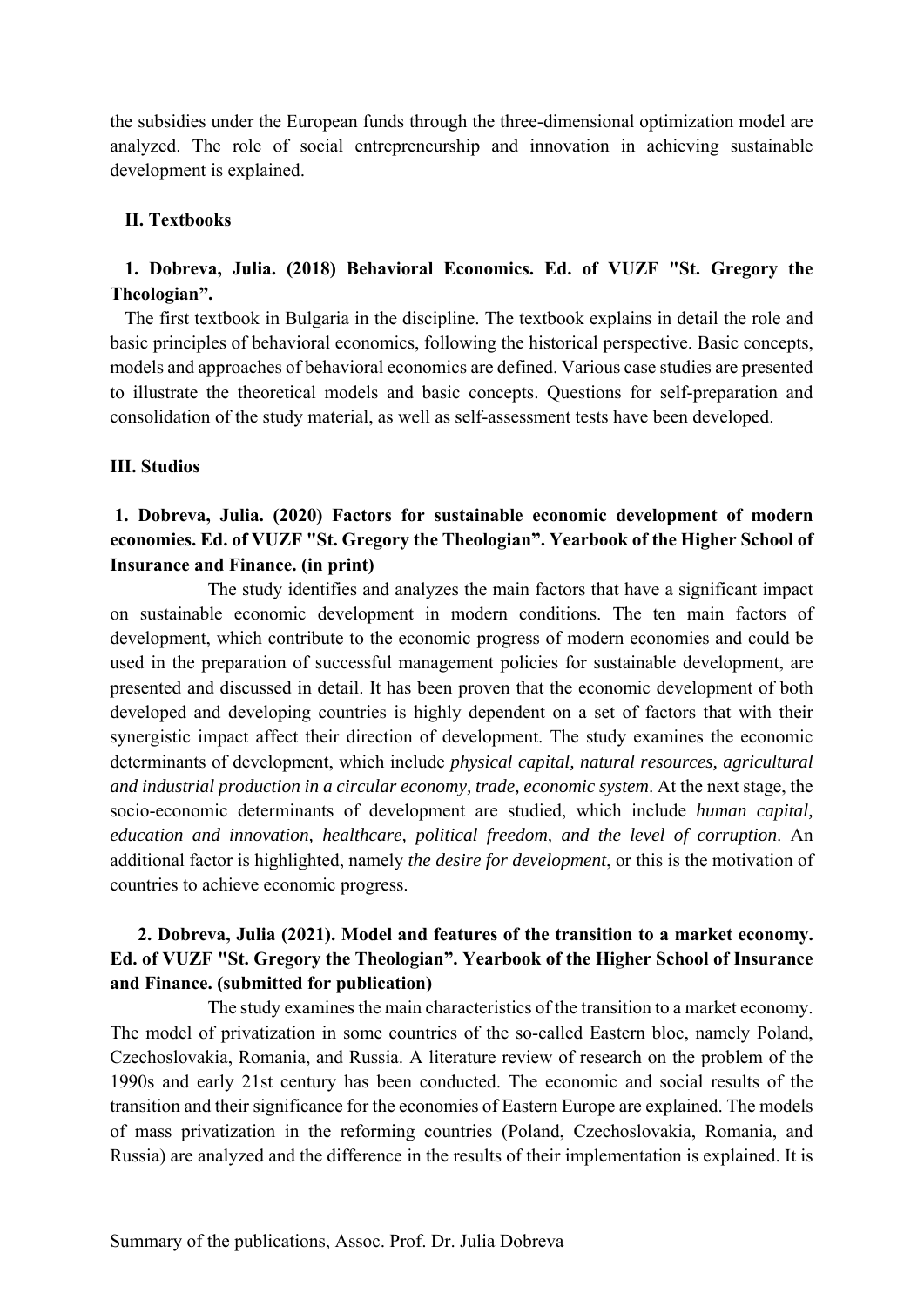argued that the transition to a market economy is not a unified model but has its specific manifestations in different countries with varying degrees of success in achieving results.

#### **IV. Scientific articles**

## **1. Dobreva, Julia (2016). Business development through innovation and cocreation.** *Journal of International Scientific Publications: Economy & Business***. Volume 10, pp. 339-346. ISSN 1314-7242.**

 The article explores the relationship between co-creation and innovation, focusing on their strong potential to transform businesses in a competitive global environment. A detailed literature review of the basic definitions and principles of innovation and innovation management has been made. The process of co-creation and its contribution to achieving major changes in business systems is defined. The need to transform business practices to sustainability through the implementation of innovations is analyzed. The role of co-creation is considered in the light of the process of developing customer value and improving the overall business performance.

## **2. Dobreva, Julia. (2018) The role of institutions, business, and society in shaping modern economies.** *Journal of International Scientific Publications: Economy and Business.* **Volume 12, pp. 119-125. ISSN 1314-7242.**

 The article traces the relationship between institutions, business and society, presenting in detail how the institutions operate to ensure economic development. The role of institutions for building social structures and improving social development is analyzed. The article states that the institutions have a decisive contribution to the overall process of creating the necessary strong link between the economy and social welfare, and that appropriate government policies are needed as a key factor in boosting economic growth, and such can only be developed from reliable and well-constructed institutions.

### **3. Dobreva, Julia. (2019) Key factors for economic growth.** *Journal of Intrnational Scientific Publications: Economy & Business***, ISSN 1314-7242, Volume 13, p. 16-23.**

 The article highlights the key factors for economic growth in modern conditions. It is pointed out that the development in modern conditions has different manifestations than in previous periods. The main factors contributing to economic development are human resources, education, health and energy resources. The influence of these factors on growth has been elucidated and illustrated with examples. The main conclusion of the article is that the economic development and competitive advantage of countries depend to a large extent on these growth factors.

## **4. Dobreva, Julia. (2019). Impediments to economic development of contemporary economies.** *Journal of International Scientific Publications: Economy & Business***, Volume 13, ISSN 1314-7242; pp 8 – 15.**

 The article identifies the main problems facing modern economies in a constantly changing political context and climate change. Corruption, state bureaucracy, underdeveloped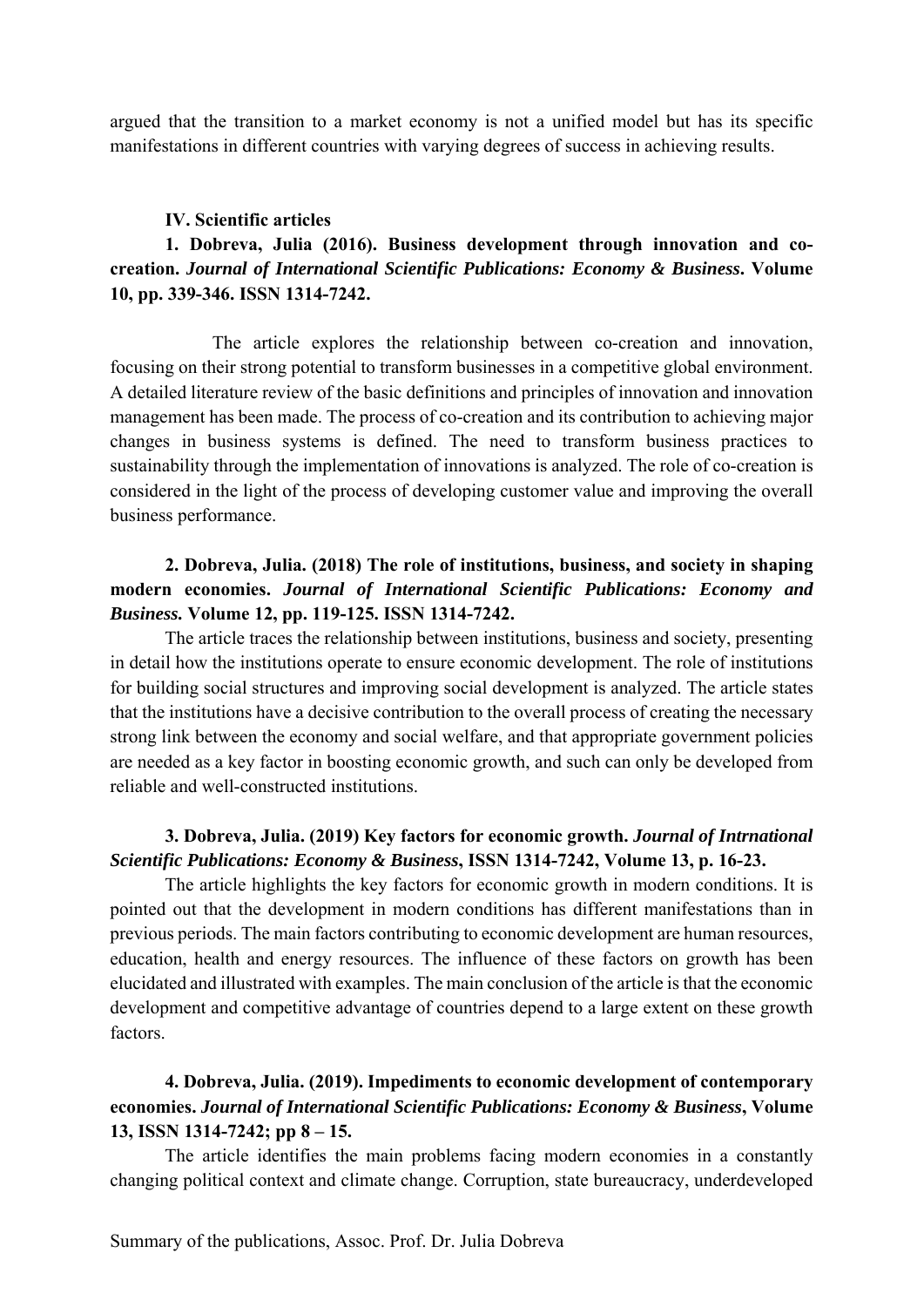infrastructure and population growth are analyzed as the main obstacles in the process of achieving economic development. The main problems facing economic development in modern economies are highlighted. The main argument in the article is that despite the fact that the highlighted factors have a stronger influence in developing economies, their importance is crucial for development in developed economies, as well as hindering global development. A literature review and analysis of current and future development trends is summarized and presented.

### **5. Dobreva, Julia (2019) The Survival of Modern Economies. In: If Globalism is Dead, Long Live What?, ICOPEC Proceedings Book, Eds: Saglam, H. & Peker, C., pp. 213-220.**

 The article reviews the main challenges facing modern economies in the context of changes in political and climate change. The causes of the problems in the economic development of modern economies are analyzed. Ways for overcoming the consequences of the identified problems in both developed and developing economies are formulated. Corruption, bureaucracy, underdeveloped infrastructure and population growth have been shown to be major obstacles to economic development. It is summarized that despite the fact that these factors are characteristic of developing economies, their impact extends to developed economies and is of global importance.

## **6. Dobreva, J. & Minkov, N. (2018). Behavioral Economics and Institutional Development. In: Dilek, S. E. & Dursun, G. (Eds)** *Current Debates in Tourism and Development Studies,* **IJOPEC Publications UK, vol. 17., pp. 135-147.**

The article traces the relationship between institutional development and behavioral economics. The theoretical framework of institutional development and the principles of behavioral economics are studied. The need for implementation of complex policies for successful implementation of mechanisms for economic development and social welfare is analyzed. The study also includes some practical examples to illustrate the main thesis and prove the relationship between sustainable institutional development and behavioral economics. Possibilities for establishing effective mechanisms for sustainable development in different regions have been discussed in order to overcome regional economic and social inequalities by promoting development strategies applicable to local conditions. An important conclusion of the analysis is that in order to improve the role of institutions, it is imperative to study people's behaviour.

### **7. Dobreva, Julia (2020). The Challenges of Global Ineqaulities. In: Global Inequalities. ICOPEC Proceedings book, edited by Orhan Koyagasioglu. ISBN: 978- 1-913809-00-3, pp. 136-142.**

 The article addresses a current issue, namely that modern economies face many significant problems, many of which are not economic in nature such as climate change, global terrorism, refugees, contagious diseases, food and air quality, waste accumulation, etc. It is emphasized that economic aspects are closely linked to non-economic ones and jointly contribute to development in the 21st century. The study highlights the problem of inequality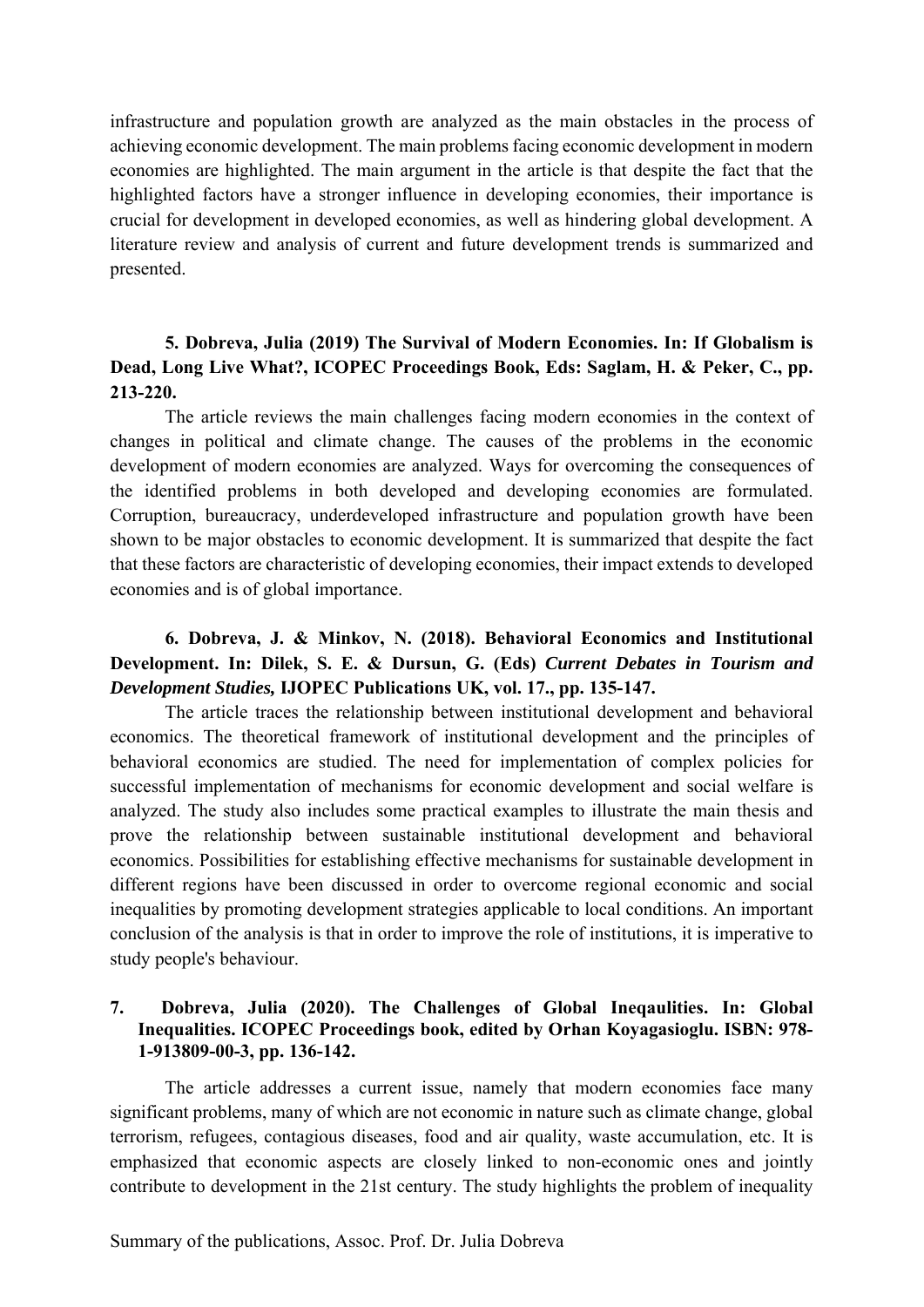in different developed and developing regions, with a literature review. The main definitions and trends in relation to inequalities are presented. The main problems of modern economies such as poverty levels, income distribution and wealth distribution are analyzed.

### **8. Dobreva, Julia (2019). The Triple Helix Model in the Bulgarian Institutional Environment. Conference Proceedings – The European Triple Helix Congress (ETHAC2019) Thessaloniki, Greece. ISSN 2654 – 024X; pp. 33 – 38.**

The article presents an analysis on the applicability of the Triple Helix model in the institutional environment of Bulgaria. The role of the Triple Helix model in the field of education is highlighted. The relationship between university and industry for research and development has been studied, emphasizing that it can be formal or informal. In addition, the study focuses on the role of government in strengthening the interaction between academia and industry in terms of innovation and R&D. The main shortcomings of the Bulgarian educational system and their impact on the lack of a high level of R&D and innovation in Bulgaria are highlighted.

### **9. Dobreva, Julia (2018). Innovation Challenges for Bulgarian Entreprises.**  Conference Proceedings –  $11<sup>th</sup>$  International Conference on Entrepreneurship, **Innovation and Regional Development /ICEIRD Conference/, Doha, Qatar, 29-31 October, 2018. ISSN 2411-5320, pp. 39-49**

The article examines the innovative strategy for smart specialization in Bulgaria for the period 2014-2020. It is formulated that the support for national specialization will lead to appropriate and effective use of European and national support. The analysis also includes the macroeconomic profile of Bulgaria and the challenges to innovation. The main challenges facing Bulgarian enterprises have been identified and analyzed, and the necessary mechanisms for improving innovation and entrepreneurship have been proposed. A SWOT analysis of the innovation and scientific potential in Bulgaria is presented.

# **10. Dobreva, Julia (2017). Institutional change and the Triple Helix model in transition economies. International Conference on Entrepreneurship, Innovation and Regional Development /ICEIRD Conference/***,* **Thessaloniki, Greece 31 Aug-1 Sept, 2017, ISSN 2411 – 5320; pp. 131-139.**

The article emphasizes the statement that the government is important for the coordination and organizational function in the process of interaction between institutions and the private sector, regulating the process of exchange of information, knowledge and skills. The interrelation between the state, the institutions (especially the educational and scientific centers) and the industry is considered, and the theoretical model is outlined. In the article, the author emphasizes that the model differs to some extent from the standard Triple Helix model, as the analysis focuses on its manifestation in the conditions of economies in transition. Own model has been developed. It is noted that the model develops from evolutionary (unintentional) processes and from predestined (intentional) processes. A literary review of the institutional change in transition economies has been performed.

### **11. Dobreva, Julia (2016) Social Entrepreneurship and Co-creation for Sustainable Business. In: Zbuchea, A. and Nikolaidis, D. (Eds) Responsible Entrepreneurship: Vision Development and Ethics, Conference Proceedings, Cominicare.ro, pp. 231-242**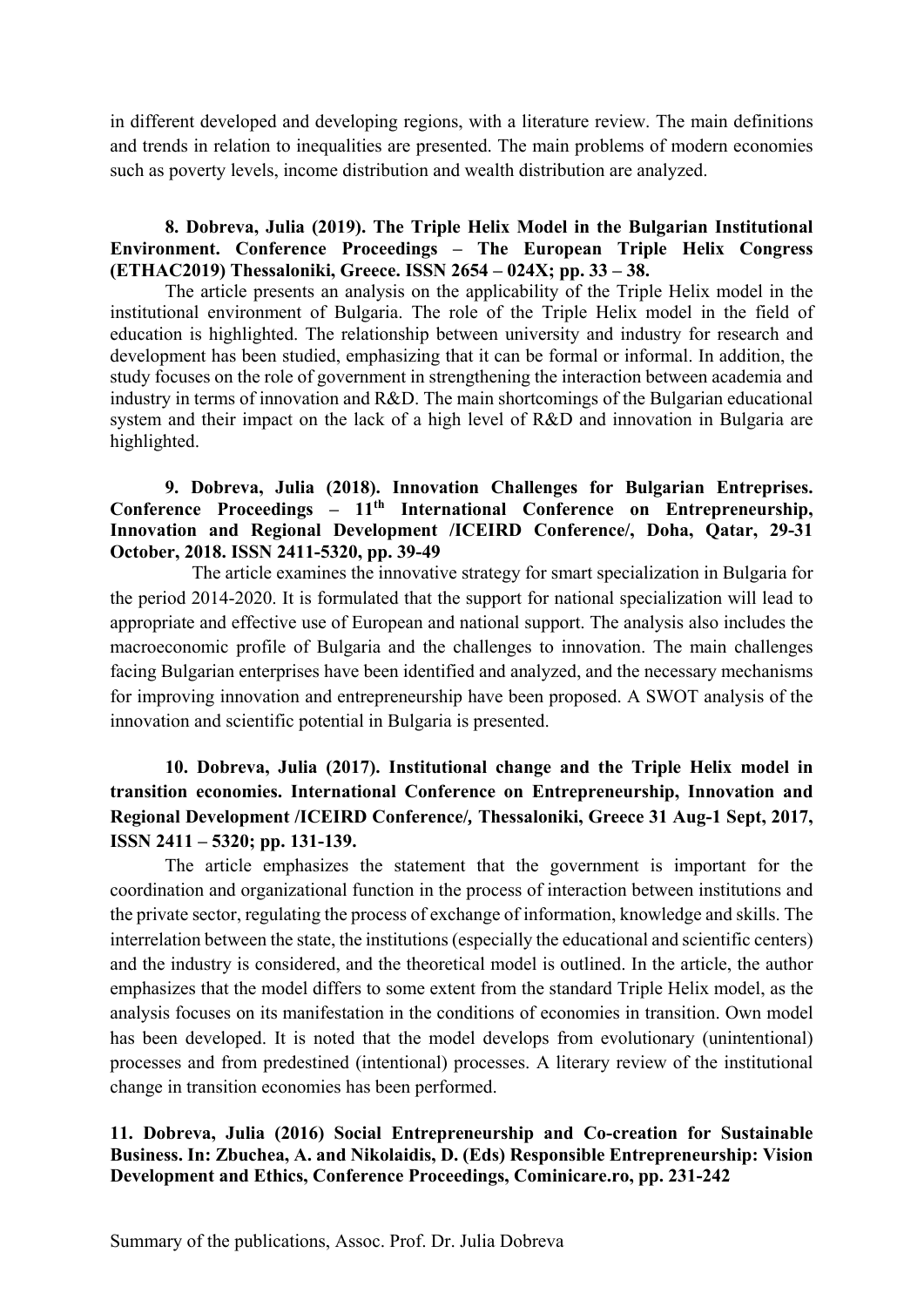The article emphasizes on the important role of social entrepreneurship and co-creation in achieving sustainable business transformation. The two concepts and their significance for the development of enterprises are studied. The theoretical connection between the different forms of social entrepreneurship and co-creation is differentiated, emphasizing their contribution to the development and application of sustainable business practices. The article introduces and analyzes a new model of interaction between individuals, organizations and societies, as well as a new term "social co-creation". The thesis is argued that this hybrid form has the potential both to encourage businesses to build value through their customers and to engage entrepreneurs to contribute to the implementation of social causes.

## **12. Dobreva, Julia (2017). Institutional Change. In: Institutions, National Identity,**  Power & Governance in the 21<sup>st</sup> Century. Es: Dogan, E. & Koc, S. A. IJOPEC **Publications Ltd., UK. pp. 151-172**

The article emphasizes on the role of institutions in shaping social welfare. A literature review of the basic concepts used in shaping the theoretical concept of institutional development has been performed. The main thesis of the article is that institutional change can be achieved during the adaptation of the economy to new political conditions (economies in transition), during a period of economic and financial crises, as well as during participation in the process of economic and political integration. The relationship between institutional change and the transition process is analyzed. The institutional change during financial and economic crises is studied, and the need for institutional change in the integration process is also explained.

### **13. Dobreva, Julia (2017). The Triple Helix model for institutional change. VUZF Review, vol. 2, pp. 79-89.**

 The main thesis of the article is that institutional change has an important role in shaping the opportunities for economic development of countries, specifically economies in transition. It is explained that institutional change is characterized by a number of processes that aim to improve the interaction between individual economic agents. The interaction between the state, the institutions (in particular the educational and research centers) and the industry as theoretical and methodological prerequisites in the Triple Helix model and its applicability for achieving economic growth and development of the society is traced. Examples of the Triple Helix models in some countries are analyzed.

### **14. Dobreva, Julia (2018). Institutional development and economic growth. VUZF Review, vol. 3 (4), N 1, pp. 94-99.**

 The article explains the basic concepts governing the process of interrelation between institutional development and economic growth. The main features of the institutions are characterized, as well as three main institutional characteristics. The peculiarities of the economic institutions, the political institutions and the connecting element in this interaction, defined as a political force, are studied. The role of competition as an important factor in institutional and economic development is explained, as well as the role of its regulatory laws.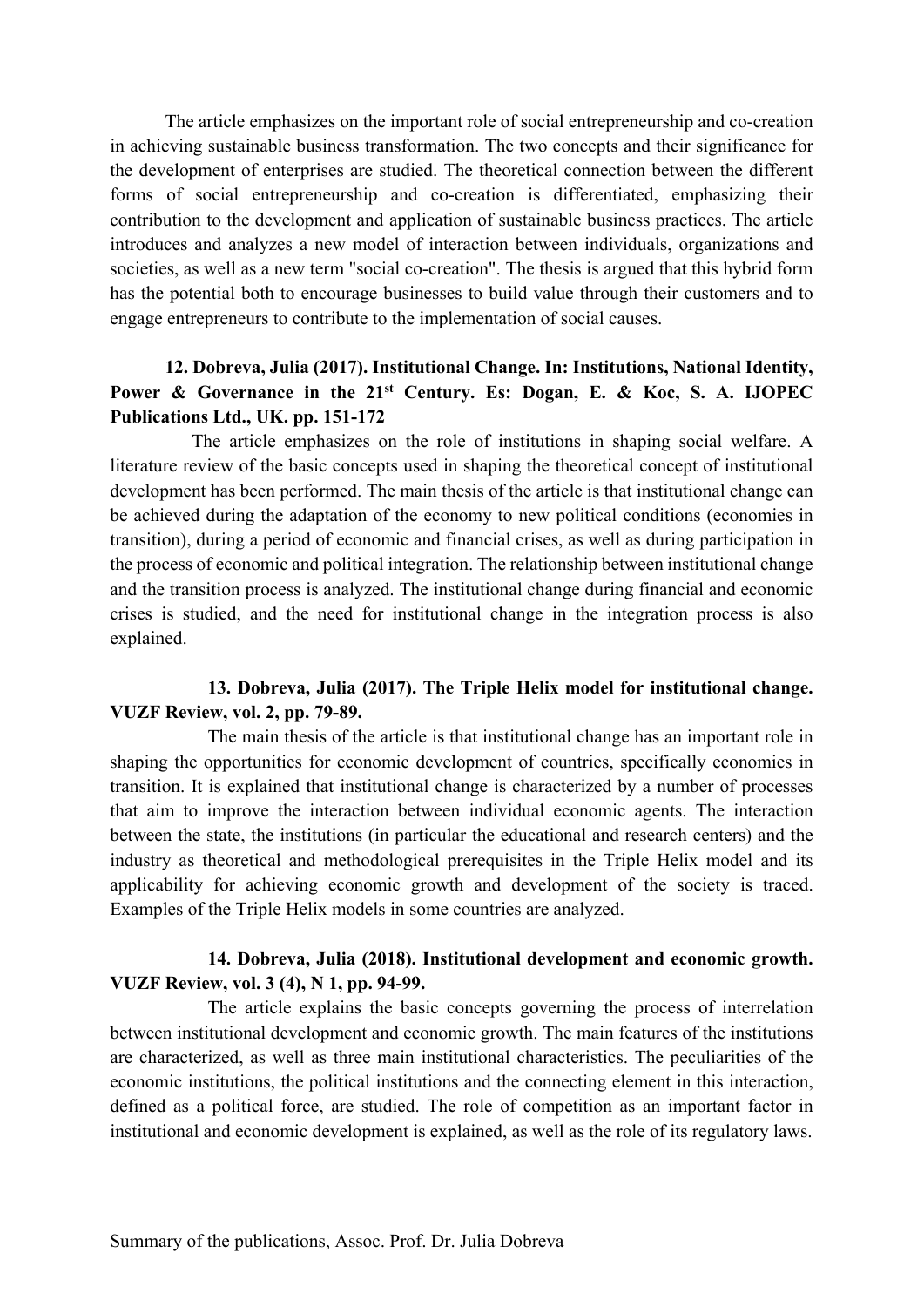### **15. Dobreva, Julia (2018). Causes of the crisis in Turkey and expected consequences. VUZF Review. Vol. 3 (6), N 3, pp. 30-33**.

The article cites the reasons for the decline of the Turkish national currency - the growing current account deficit, the accumulation of foreign debt, and the authoritarian rule of President Erdogan. It is argued that the devaluation of the currency has more political than economic reasons. The problems of the Turkish economy by 2018 are analyzed. Some conclusions have been drawn about the impact of the crisis on the Bulgarian economy and recommendations have been made to address the problem. It has been argued that solving the problem depends mainly on the need for urgent measures to increase interest rates and introduce a currency board.

# **16. Dobreva, V., Hajieva, B., Stancheva, S., Dobreva, J., Buzhashka, B., & Nusheva, K. (2019) Positive practices for overcoming the crisis in education: examples from Bulgaria. INTED Proceedings, ISBN 978-84-09-08619-1, ISSN 2340-1079 (indexed in Web of Science), pp. 4835-4840**

 In the article the authors defend the thesis that one of the main problems for the development of education is the approach to solving the crisis through the characteristic processes of globalization. The impact of the economic and financial crisis, as well as the crisis of values as a new type of alienation and social isolation is explained. It is concluded that in countries with economic problems, limited resources and high unemployment, the problems in education arise mainly from the denial of the role and responsibility of the state. This leads not only to the deepening of the existing ones, but also to the creation of new crisis problems in the field of education. The authors emphasize that achieving a knowledge society without accompanying measures to overcome the new global contradictions would only make it a privilege for rich countries, while the poor - due to lack of financial resources, inefficient economy and lack of industrial capacity - will not be able to meet the basic criteria of the future knowledge society. In poor countries, social inequalities will affect cultural and universal values, literacy, low levels of education and skills.

## **17. Dobreva, V., Yankova, I, Dobreva, J., Vasileva, R. Peykov, P. (2019). Reconsider the experience. INTED Proceedings, pp. 4822-4827, ISBN 978-84-09-08619-1. ISSN 2340- 1079 (indexed in Web of Science).**

 The main emphasis in this article is that the accelerated introduction of three-level higher education in most countries deteriorates its quality. It is explained that the bachelor's degree does not cover some fundamental disciplines and knowledge, and they accordingly have to be compensated by the curriculum in the master's degree. The circumstance that the main challenge for higher education is to provide a variety of forms and programs for humanitarian specialties and specialties related to national and regional problems has been studied. The conclusion is that in Bulgaria, in the absence of business support for the development of higher education, this role should be taken over by the state. The main argument in support of the thesis is that in order to ensure the development of higher education in Bulgaria it is necessary to create a university network at the regional and transnational level.

#### **V. Chapter of a book**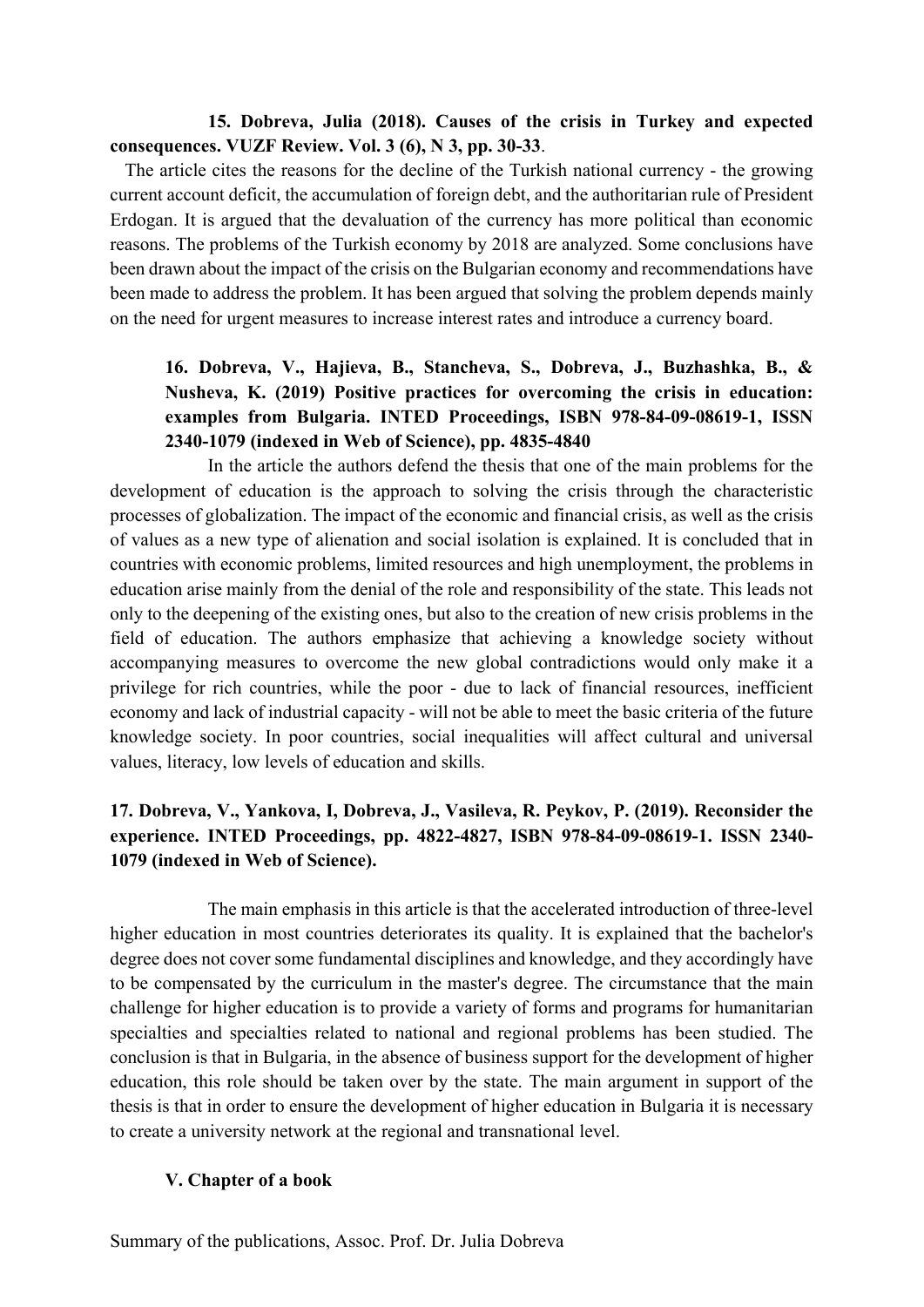## **1. Dobreva, Julia (2017). Institutional Change: A Theoretical Framework. IJOPEC Publications Ltd., London, UK, In: Berksoy, I., Dane, K. & Popovic, M. (Eds.)**  *Institutions & Economic Policies: Effects on Social Justice, Employment, Environmental Protection & Growth.* **pp. 147-168.**

This chapter presents the basic theoretical framework that describes the complex process of institutional change. The role of institutions in terms of social and individual wellbeing has been identified, and their main function for creating just societies has been considered. A literature review of the main theories applicable to the definition of institutions has been made, indicating different categories of institutions (formal and informal), which fall within the scope of two main groups - political and economic. The two main goals of institutional analysis are studied - to analyze the appropriateness of an institution and to determine whether it is possible to create an institution so as to improve the overall welfare of society and solve specific problems.

The chapter discusses certain important questions such as: why are institutions needed? who are these institutions? what is the price for the proper functioning of the institutions? The main thesis of the study is that in certain cases the institutions are non-functional, perform poorly or inadequately, or the context in which they operate imposes new requirements that must be met. An important conclusion of the study is that institutions need to undergo change, and the degree of their transformation depends on the severity of the problem, as well as the result that should be achieved as a result of this change.

# **2. Dobreva, Julia (2020). Behavioral Economics and Public Policy, in: Erdogdu, M. M., Batrancea, L. and Cevik, S.** *Behavioral Public Finance: Individuals, Society, and the State.*  **In: Rotledge International Studies in Money and Banking. Routledge, UK. ISBN: 13-978- 0815364306, pp. 38-51.**

The chapter examines the relationship between behavioral economics and public policies. The applicability of behavioral economics in formulating health and education policies is emphasized. A literature review is performed and the role of behavioral economics in the formation of public policies is studied. Also, the chapter provides various examples of the application of behavioral economics in public policy formulation. The relationship between behavioral economics and health policy is analyzed, and the application of "incentives" to improve health services is explained by examples. By analogy, the relationship between behavioral economics and educational policy has been studied. There are a number of examples of the application of "incentives" to improve educational services.

## **3. Dobreva, Julia (2020). The Challenges of Global Inequalities: the Case of Europe. In:**  *Global Inequalities and Polarization***. Book editors: Erdogdu, M., Merritt, H. & Garcia, A. ISBN 978-1-913809-07-2. Pp.19-35.**

The chapter examines the main challenges facing inequalities and traces their manifestation in Europe. A literature review of the main definitions of inequality has been performed. The main current trends regarding inequalities in Europe are analyzed. It is formulated that inequalities have increased in Eastern Europe since 1980. The main thesis of the chapter is that income inequalities in Europe are due to inequalities within countries, not to differences in the